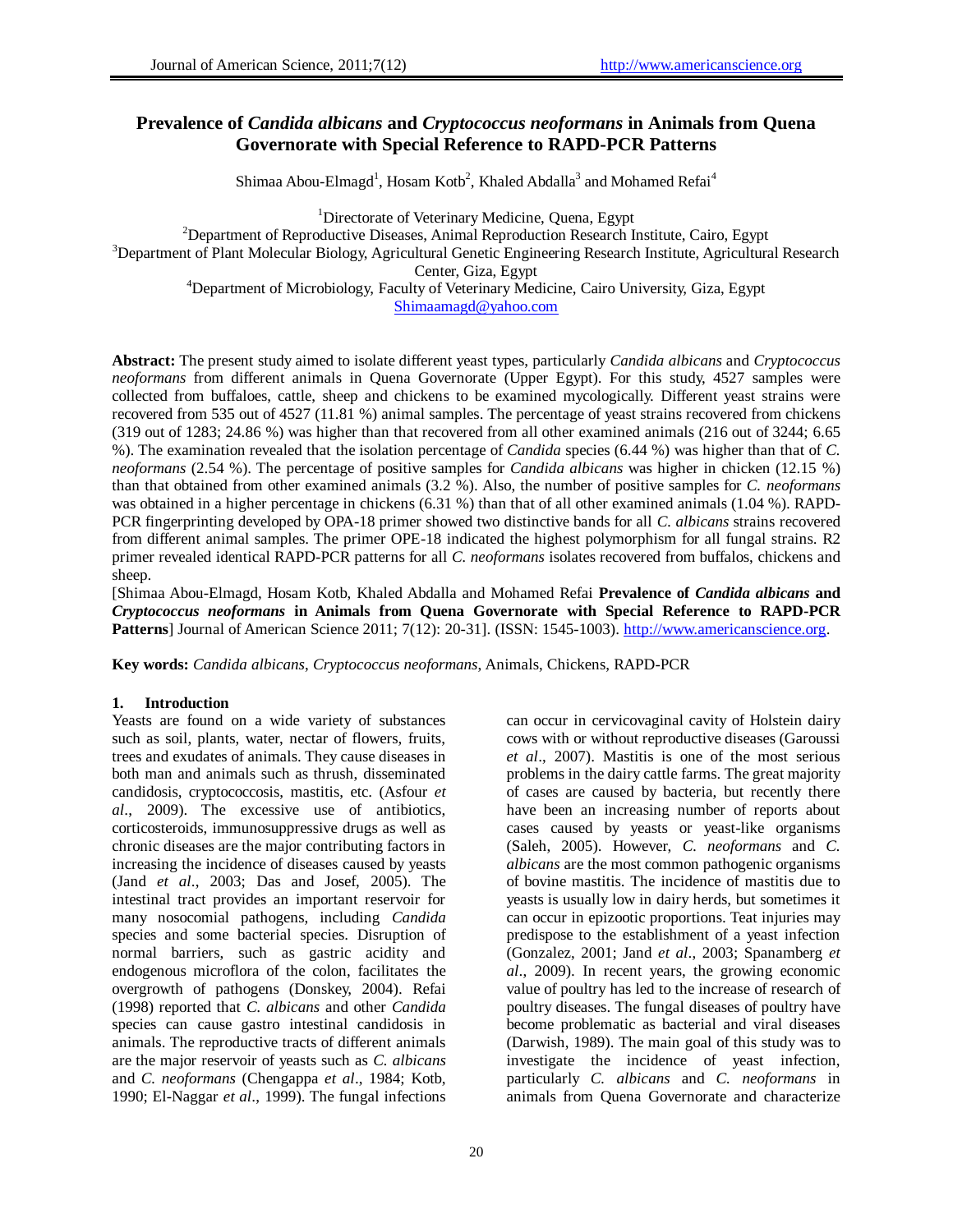the recovered fungal isolates at the DNA molecular level.

# **2. Materials and Methods**

# *2.1. Media*

All used media in this study were prepared according to Larone (2002).

### *2.2. Samples*

A total of 4527 samples, either from animal products (feces, milk and blood) or rectal, nasal, vaginal, ear and conjunctival swabs, were collected from buffaloes, cattle, sheep and chicken. All samples were brought to the laboratory under complete aseptic conditions.

#### *2.3. Preparation and cultivation of samples*

Milk samples were collected aseptically in sterile screw capped bottles from mastitic or apparently healthy cattle, buffaloes and sheep. After centrifugation at 2000 rpm, the pellets were streaked on Sabouraud's dextrose agar (SDA) plates supplemented with chloramphenicol.

Vaginal, throat, nasal, ear and conjunctival swabs were taken by sterile bacteriological swabs in sterile saline and transferred directly to the laboratory and inoculated into sterile brain–heart–infusion broth, incubated at 37°C for 6-18 h, then streaked onto SDA plates supplemented with chloramphenicol.

Faecal samples were collected from cows, buffaloes and sheep then placed directly in sterile plastic bags. The samples were prepared by mixing about 3-5 g of each sample into sterile test tube containing 15-25 ml sterile normal physiological saline solution containing 2 mg streptomycin and 500 I.U. penicillin/ml and closed with sterile rubber stoppers. The tubes were shaken vigorously by vortex then allowed to stand for about 15 min. the supernatant of each prepared samples was taken and streaked onto SDA plates supplemented with chloramphenicol.

Chicken viscera were grossly examined for any macroscopical changes. Any organ with visible

inflammatory lesions was taken to be cultured after being touched by flamed spatula then sliced with sterile scalpel. The incised tissue was printed with gentle squeezing on the surface of culture media (SDA) then streaked with the platinum loop onto SDA plates supplemented with chloramphenicol. All plates were incubated at  $37^{\circ}$ C for 2-5 days.

## *2.4. Isolation and conventional identification of yeast isolates*

All samples were processed and cultivated on different media including SDA, brain-heart infusion agar, rice agar, urea hydrolysis, Myc. 10/20 (Dye medium) and Guizotia abyssinica-creatinine agar. The pure yeast isolates were subjected to different mycological conventional identification methods including morphological identification by direct microscopic examination using the slide mount technique, growth on rice agar medium, germ tube test, melanin pigment production for *Cryptococcus* isolates and capsular stain by Indian ink. In addition, the yeast isolates were examined by differential biochemical identification tests such as sugar fermentation tests (glucose, galactose, sucrose, maltose and lactose sugar media), sugar assimilation tests, nitrate reduction and urease tests.

#### *2.5. DNA extraction*

DNA was extracted using Wizard Genomic DNA purification kit (Promega, Germany) according to the manufacturer's instructions.

# *2.6. RAPD-PCR analysis of Candida species*

The RAPD-PCR reactions were performed using five selected oligonucleotide primers as indicated in Table 1. OP primers were purchased from Operon Company (Germany). Each reaction mixture contained 3 µl of DNA template  $(20 \text{ ng/µl})$ , 2.5 µl of  $10\times$  Taq buffer, 2.5 µl of 25 mM MgCl<sub>2</sub>, 0.5 µl of 10 mM dNTPs mix, 2 µl of 10 pmol primer (Bioanalysis Centrosud, Italy), 0.4 µl of *Taq* DNA polymerase (5  $U/\mu$ l) and distilled water up to 25  $\mu$ l final volume.

Table 1. Primers used for RAPD-PCR analysis of *Candida*

| primer                                 | Sequence              | Reference                             |
|----------------------------------------|-----------------------|---------------------------------------|
| -CDU                                   | 5 - GCGATCCCCA-3      | (Sullivan <i>et al.</i> , 1995)       |
| -The core sequence of the<br>phage M13 | 5 - GAGGGTGGCGGTTCT-3 | (Bautista-Munoz <i>et al.</i> , 2003) |
| $-OPA10$                               | $5$ - GTGATCGCAG -3   |                                       |
| $-OPA18$                               | $5 - AGCTGACCGT - 3$  |                                       |
| $-$ OPE18                              | 5 - GGACTGCAGA -3     |                                       |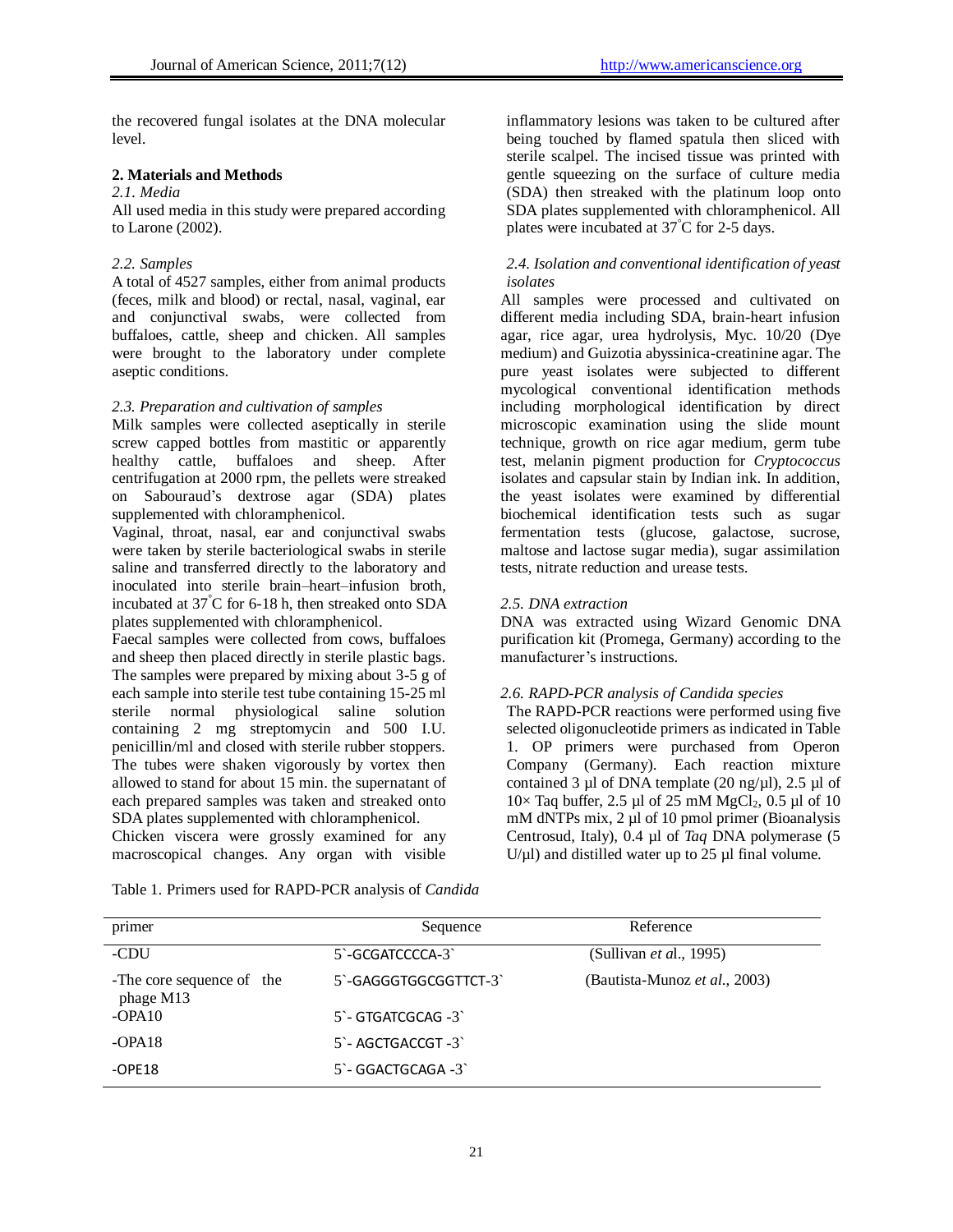# *2.7. RAPD-PCR analysis of Cryptococcus neoformans*

The RAPD-PCR reactions were performed using three selected oligonucleotide primers as shown in Table 2. Three  $\mu$ l of 10 ng/ $\mu$ l genomic DNA were

used for each RAPD-PCR reaction in a final volume of 25 µl containing 20 pmol of each primer, 2.5 µl 10× buffer, 200 µM dNTPs and 2.5 units *Taq* polymerase (Fermentas, Germany).

Table 2. Primers used for RAPD-PCR analysis of *Cryptococcus neoformans*

| primer           | Sequence                               | Reference                  |  |
|------------------|----------------------------------------|----------------------------|--|
| R2               | 5 - ATTGCGTCCA -3                      | (Goodwin and Annis, 1991). |  |
| OPA <sub>1</sub> | 5 - CAGGCCCTTC -3                      |                            |  |
| OPA4             | $5^{\circ}$ - GTGACATGCC -3 $^{\circ}$ |                            |  |

PCR reactions were carried out in DNA Thermal cycler 9600 (Applied Biosystems, USA) for *Candida* and *Cryptococcus* samples at an initial 5 min denaturation step at 94°C followed by 35 cycles of denaturation step at  $94^{\circ}$ C for 40 second, annealing step at 35°C for 90 seconds and extension step at  $72^{\circ}$ C for 2 min. After the 35 cycles, there was an additional extension step at 72°C for 7 min. A negative control in which DNA was replaced by sterile distilled water was also included. Aliquots of 10 µl of amplified products were analyzed by electrophoresis on 1.5 % agarose containing 0.5 µg/ml ethidium bromide at 80 V for 90 min and PCR

Table 3. Incidence of yeasts in animal sample

products were detected by UV transilluminator.

#### **3. Results**

# *3.1. Incidence of yeasts in animals (buffaloes, cattle and sheep)*

As shown in Table 3, the highest number of animal samples from which yeasts were recovered was the faecal samples (25.56 %), followed by milk samples (19.73 %), conjunctival swabs (3.42 %), rectal swabs (2.96 %) and vaginal swabs (2.3 %). The blood samples (0.06 %) were the lowest samples that were contaminated with yeasts.

| Type of samples      | No.of samples | No.of positive samples for<br>veasts | $(\%)$ |
|----------------------|---------------|--------------------------------------|--------|
| Conjunctival<br>swab | 146           |                                      | 03.42  |
| Ear swab             | 125           | ↑                                    | 01.60  |
| Nasal swab           | 270           | 8                                    | 02.96  |
| Vaginal swab         | 217           |                                      | 02.30  |
| Rectal swab          | 135           | 4                                    | 02.96  |
| Blood samples        | 1500          |                                      | 00.06  |
| Milk                 | 456           | 90                                   | 19.73  |
| Faeces               | 395           | 101                                  | 25.56  |
| Total                | 3244          | 216                                  | 06.65  |

## *3.2. Incidence of yeasts in viscera and cloacal swabs of chickens*

As illustrated in Table 4, the highest number of samples that were positive for yeasts was from cloacal swabs (39.15 %), followed by bursa of fabricious and proventriculus (37.5 %), brain, liver and intestine (23.68 %), kidney (22.8 %), crop (21.05 %), spleen (14.91 %), lung (14.03 %) and finally trachea (8.77 %).

## *3.3 Incidence of yeasts species isolated from animals and chickens*

Table 5 shows that *C. albicans* was the most common yeast species in all samples which was detected in 260 out of 535 yeast isolates (48.59 %). The incidence of *C. albicans* was almost the same in both chickens (48.9 %) and animals (48.15 %). *Cryptococcus neoformans* was the next common yeast identified in all samples (21.49 %), chickens (25.39 %) and animals (15.74 %).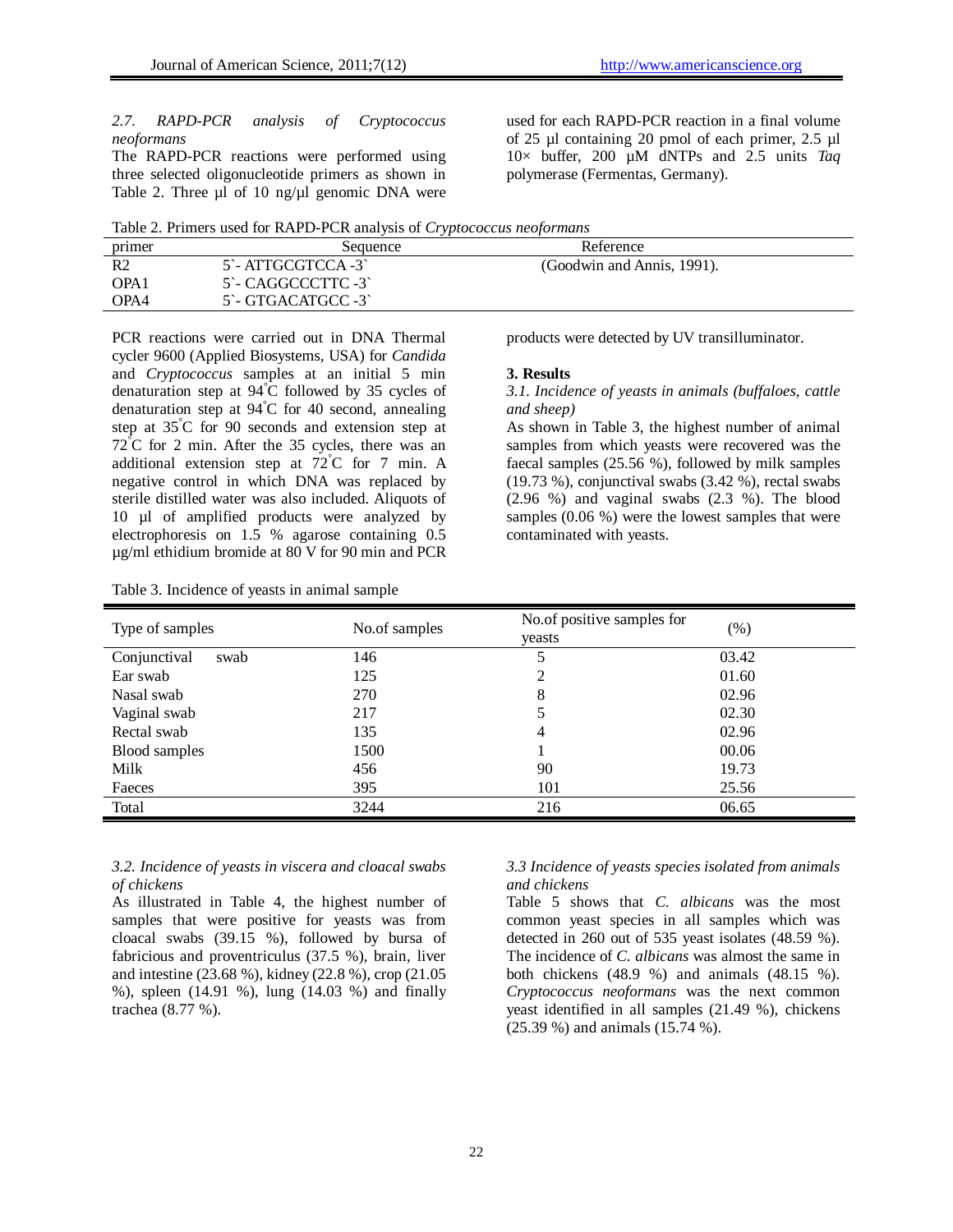| Type of samples | No.of samples | positive samples<br>No.of<br>for yeasts | (% )  |
|-----------------|---------------|-----------------------------------------|-------|
| <b>Brain</b>    | 114           | 27                                      | 23.68 |
| Trachea         | 114           | 10                                      | 08.77 |
| Lung            | 114           | 16                                      | 14.03 |
| Crop            | 114           | 24                                      | 21.05 |
| Liver           | 114           | 27                                      | 23.68 |
| Spleen          | 114           | 17                                      | 14.91 |
| Kidney          | 114           | 26                                      | 22.80 |
| Intestine       | 114           | 27                                      | 23.68 |
| Proventriculus  | 8             | 3                                       | 37.50 |
| <b>Bursa</b>    | 8             | 3                                       | 37.50 |
| Cloacal swab    | 355           | 139                                     | 39.15 |
| Total           | 1283          | 319                                     | 24.86 |

Table 4. Incidence of yeast in chicken samples

Table 5. Incidence of different yeast species in animals and chickens

|               | Animal             |        |                 | Chicken    |                    | Total  |  |
|---------------|--------------------|--------|-----------------|------------|--------------------|--------|--|
|               | No. of<br>isolates | $\%$   | No.<br>isolates | of<br>$\%$ | No. of<br>isolates | $\%$   |  |
| C. albicans   | 104                | 48.14  | 156             | 48.90      | 260                | 48.59  |  |
| C. neoformans | 34                 | 15.74  | 81              | 25.39      | 115                | 21.49  |  |
| Other Candida | 7                  | 3.24   | 25              | 7.84       | 32                 | 5.98   |  |
| G. candidum   | 17                 | 7.87   | 2               | 0.63       | 19                 | 3.55   |  |
| Mixed yeast   | 54                 | 25.00  | 55              | 17.24      | 109                | 20.37  |  |
| Total         | 216                | 100.00 | 319             | 100.00     | 535                | 100.00 |  |

The 33 isolates recovered from milk were identified as *C. albicans* (15 isolates); *C. neoformans* (6 isolates); *G. candidum* (1 isolate) in addition to 11 mixed yeast cultures. *C. albicans* was isolated from all organs of chickens except the proventriculus. The highest rate of isolation was from the cloacae (20.28 %), followed by brain (13.15 %), intestine (12.28 %), lung (10.52 %), kidneys (10.52 %), liver (8.77 %), spleen  $(7.01 \%)$  and crop  $(6.14 \%)$ . The percentage from the bursa is misleading. The 81 *C. neoformans* isolates were recovered also from all organs except the bursa. The highest rate of isolation was from the cloacae, brains, livers and kidneys.

#### *3.4. RAPD-PCR of Candida strains*

Fig. 1 shows the gel electrophoresis image for the RAPD-PCR products of 4 isolates of *Candida albicans,* Fig. 1.A shows RAPD-PCR result using OPA-18 primer. The number of bands varied between 5 in cattle milk strain and 11 in chicken pink strain, while the chicken white strain showed 8 bands and the previously identified strain 10 bands. Two bands of 600 bp and 2000 bp were found in all strains which can be considered as specific bands for *C. albicans*, representing 12.5 % of the bands. The rest of the bands were variable among all the strains, giving the percentage of polymorphism of 87.5 %. As shown in Fig. 1.B, 4 *Candida albicans* isolates were tested using OPE-18 primer. The number of bands was lowest (3 bands) in white chicken strain and cattle milk strain, the previously identified *C. albicans* strain showed 6 bands while the pink chicken strain had the highest (7 bands) number of bands. It is clear that none of the bands was common to all strains, i.e. the polymorphism among these strains was 100 %. However, it was interesting that the chicken strains irrespective of the color had 2 common bands of 600 and 700 bp. On the other hand, the previously identified strain had two unique bands of 300 and 360 bp.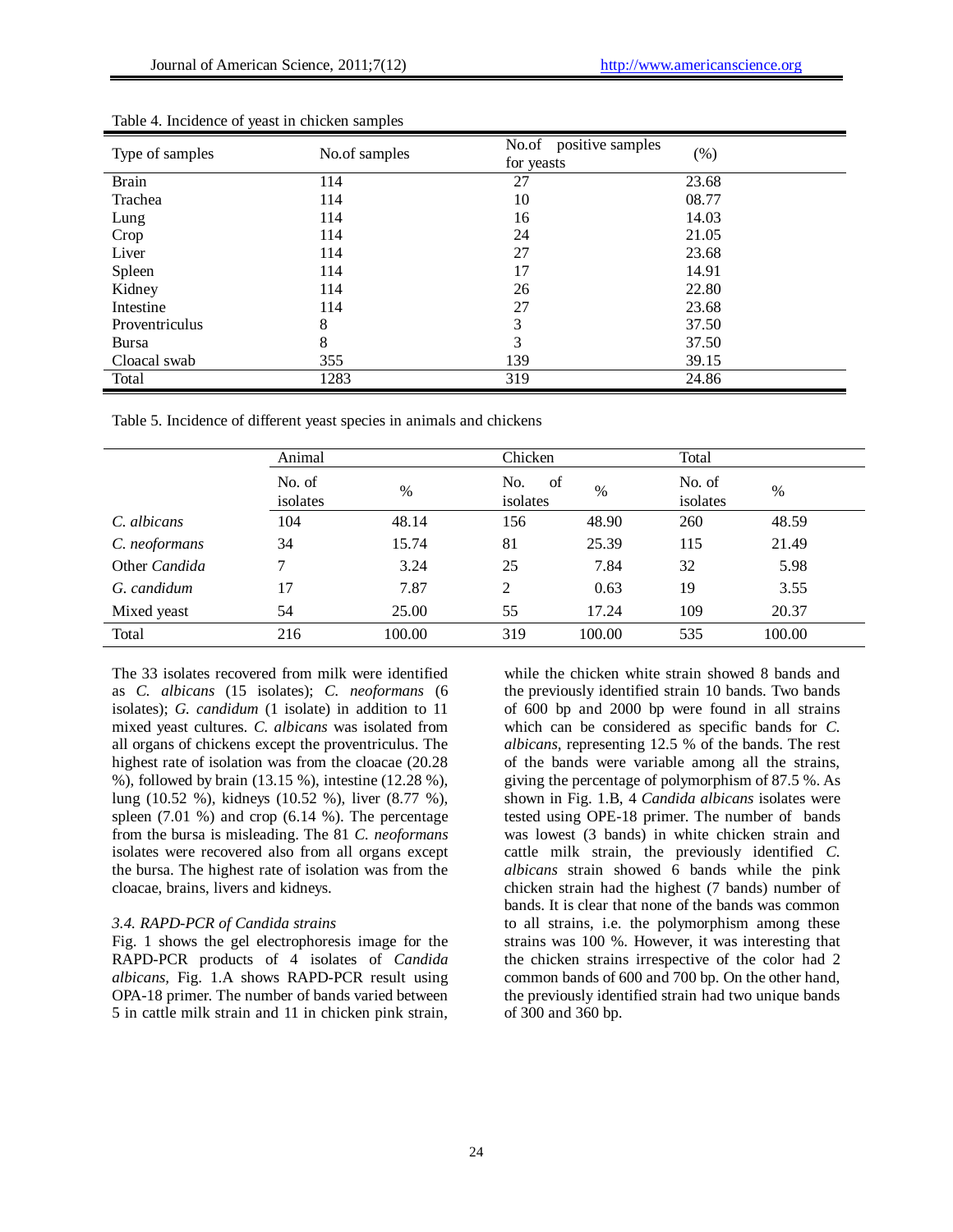

Fig. 1. RAPD-PCR products for *Candida albicans*. A: RAPD-PCR using OPA-18 primer. B: RAPD-PCR using OPE-18 primer. M: 100 bp marker, Lane 1: chicken strain (white), Lane 2: chicken strain (pink), Lane 3: *C. albicans* strain (white) and Lane 4: cattle milk strain (white)

#### *3.5. RAPD-PCR of C. neoformans strains*

The gel electrophoresis for RAPD-PCR products of *C. neoformans* strains using R2 primer is demonstrated in Fig. 2. Both pink chicken strains had

the lowest number of bands (3-5), while all other strains, namely chicken, sheep and buffalo creamy strains, as well as the previously identified *C. neoformans* strain had 6 bands, each.



Fig. 2. RAPD-PCR products using R2 primer for *C. neoformans* strains. M: 1 kb marker, Lane 1: chicken strain (pink at 4°C), Lane 2: chicken strain (constant pink), Lane 3: chicken strain (creamy) Lane 4: *C. neoformans* strain, Lane 5: sheep strain (creamy), and Lane 6: buffalo strain (creamy).

## *3.6. Degree of similarity and dendrogram of C. albicans strains*

As shown in Table 6, the similarity among all strains was low. The highest similarity (60 %) was only among the 2 white and pink chicken strains. The similarity between the chicken strains and the previously identified strain was between 25 and 50 %, while it was zero % between cattle milk strain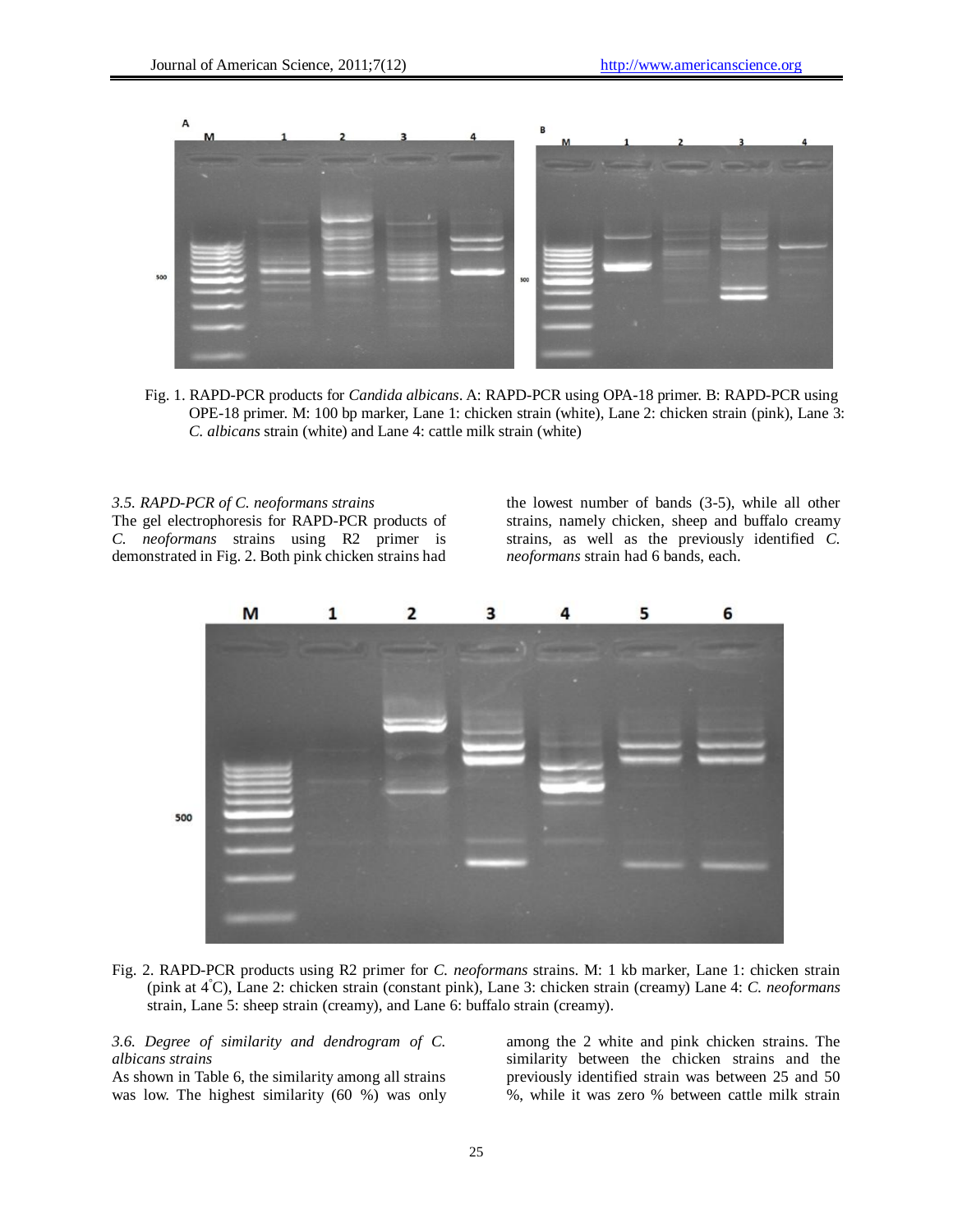and an old white *C. albicans* strain. The use of OPE-18 primer confirmed the similarity between chicken white and pink strains (60 %). On the other hand, the cattle milk strain showed the lowest similarity with the old white strain. The results of dendrogram patterns of *C. albicans* showed variable clustering On the other hand, the OPE-18 primer yielded 2 clusters. The first cluster contained the cattle milk strain and the white chicken strain, while the second

systems when the two different primers were used. The OPA-18 primer gave 3 clusters (Fig. 3), a cluster comprising the cattle milk strain and pink chicken strain, a nearby cluster of the previously identified strain and far-distant cluster of the chicken white strain.

cluster contained the previously identified strain and the pink chicken strain.

Table 6. Degree of similarity among *C. albicans* strains using OPA-18 primer

|                             | Chicken strain<br>(white) | Degree of similarity with OPA-18<br>Chicken strain (pink) | C. albicans<br>(white) | Cattle milk<br>(white) |
|-----------------------------|---------------------------|-----------------------------------------------------------|------------------------|------------------------|
| Chicken strain<br>(white)   | 100                       | 60                                                        | 50                     | 40                     |
| Chicken strain<br>(pink)    | 60                        | 100                                                       | 25                     | 33.3                   |
| C. albicans (old,<br>white) | 50                        | 25                                                        | 100                    | $\Omega$               |
| Cattle milk<br>(white)      | 40                        | 33.3                                                      | $\theta$               | 100                    |



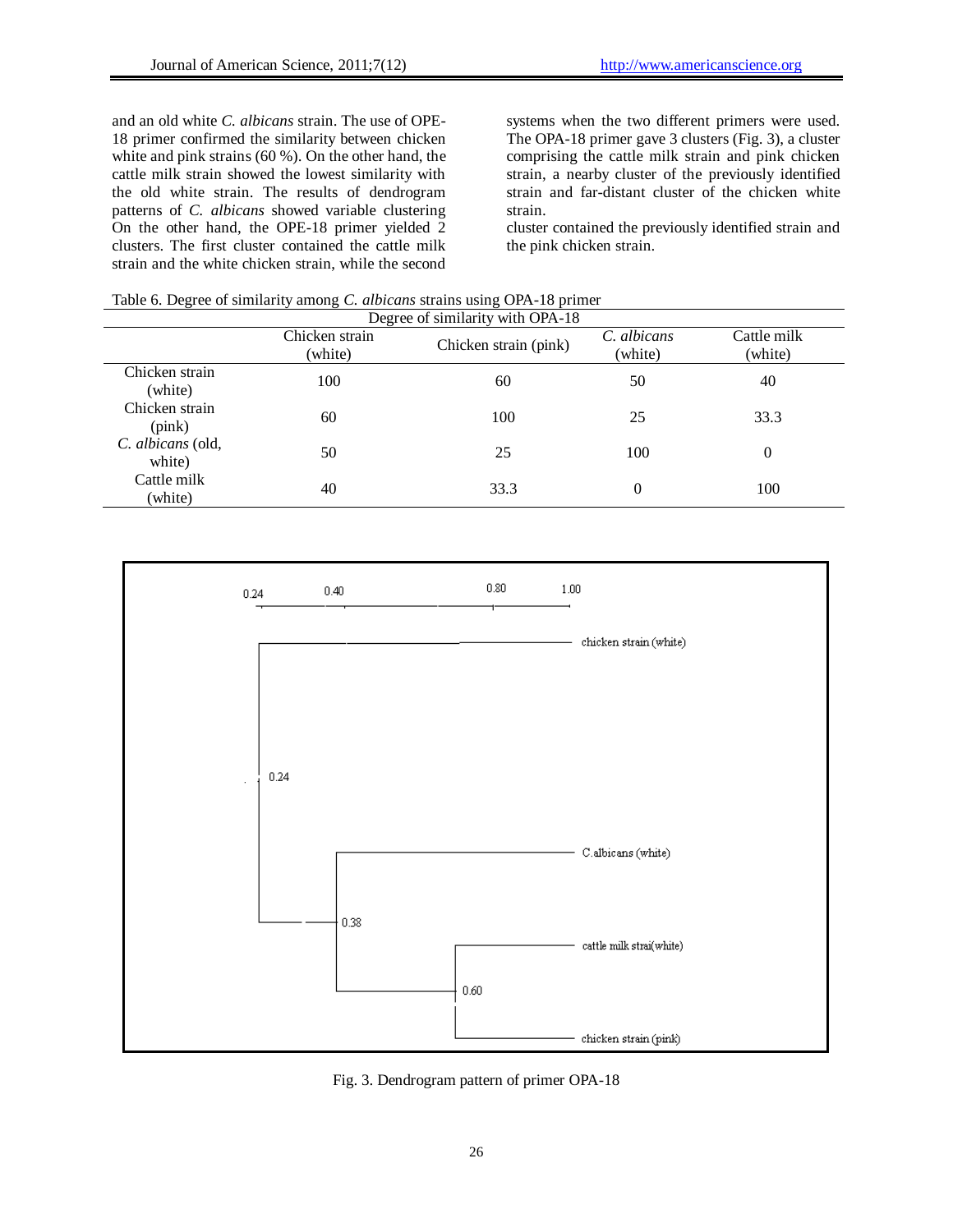# *3.7. Degree of similarity and dendrogram of C. neoformans strains*

As illustrated in Table 7, the buffalo, chicken and sheep strains were 100 % similar to each other, while the similarity between these strains and the remaining strains ranged between 50-60 %. The dendrogram (Fig. 4) showed the classification of the *C. neoformans* strains from various sources into 3 clusters. One cluster represented by the pink strain, one by the previously identified strain and the largest cluster contained the buffalo, sheep and chicken creamy strains.

Table 7. Degree of similarity among *Cryptococcus neoformans strains* isolated from chicken and various animal species using R2 primer

|       | ີ<br>Bu | Chick | Sh  |      |     |      |  |
|-------|---------|-------|-----|------|-----|------|--|
| Bu    | 100     | 100   | 100 | 60   | 50  | 50   |  |
| Chick | 100     | 100   | 100 | 60   | 50  | 50   |  |
| Sh    | 100     | 100   | 100 | 60   | 50  | 50   |  |
|       | 60      | 60    | 60  | 100  | 50  | 66.7 |  |
|       | 50      | 50    | 50  | 50   | 100 | 60   |  |
|       | 50      |       | 50  | 66.7 | 60  | 100  |  |

Bu: Buffalo strain, chick.: chicken strain, sh.: sheep strain, 3: constant pink strain,

2: pink at 4 °C, and Cr.: *C. neoformans* strain.



Fig. 4. Dendrogram pattern of primer R2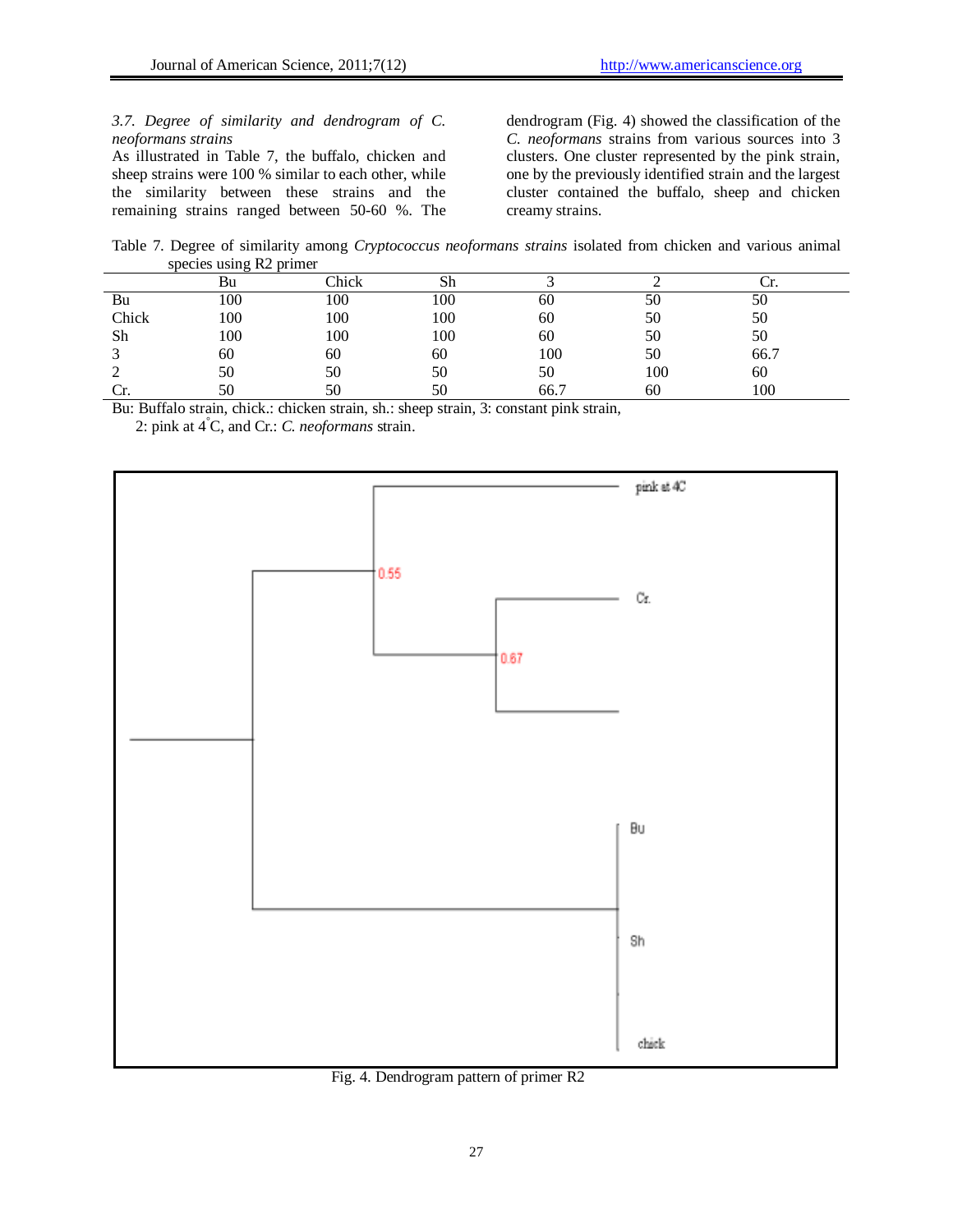# **4. Discussion**

In this study, 535 samples out of 4527 were positive for yeasts (11.81 %). This percentage may be attributed to that yeast infections are among the infrequent common fungal infections in animals and birds. The percentage of yeasts isolated was higher in chicken (24.86 %) than that isolated from different animal species (6.65 %). This can be expected due to the wide use of antibiotic preparations in the treatment of many diseases as well as the extensive use of antibiotics as feed additives, which enhance mycotic complications (Shibat-El-Hamed, 2008). Also this may be attributed to the bad hygienic measures in the farms from which samples were collected. Moreover *C. neoformans* is capable of multiplying to large numbers in faeces of pigeons and other birds, where it can remain viable for months (Junis and Schrauwen, 2003). It is clear in the present work that, out of  $101(25.56 %)$  yeast isolates recovered from 395 faecal samples examined from all the studied animal species, *Candida* species were recovered 54 times (53.46 %) of which, 50 isolates were *C. albicans* (49.50 %), while the other *Candida* species (data not shown) were recovered 4 times (3.96 %). *C. neoformans* was obtained 19 times (18.81 %), *G. candidum* was obtained 4 times (3.96 %) and the mixed yeasts were obtained 24 times (23.76 %). It is known that, the digestive tract of different animals is one of the major sources of yeasts (Chengappa *et al.,* 1984). Some yeast species may be considered as commensals of the digestive tract and consequently their isolation from the intestinal contents or faecal samples has no clinical significance (Elad *et al.,* 1998). Moreover, *C. albicans* was considered to be normally present in faeces of different animals (Chengappa *et al.,* 1984). This is substantiated by the results obtained in the present study, where *C. albicans* was isolated from the faecal samples of apparently healthy cases in high percentage (49.50 %). The incidences of cases with positive mycotic findings in Egyptian cattle, buffalo, sheep and goat at various conditions of normal reproduction were 10 %, 0 %, 25 % and 50 % for these animal species, respectively (Osman and Abou Gabal, 1977). Yeasts were recovered, in the present study, from the reproductive tract of apparently healthy buffaloes, cattle and sheep in percentages of (3.33 %), (4.54 %) and (1.81 %) respectively. This finding might have a good support from the speculation that the opportunistic yeasts under many stress factors could become potential pathogenic that establish a disease condition or may be introduced to the vagina on top of the secondary infections. The incidence of yeasts in mastitic and apparently normal milk was (19.73 %). Out of 90 yeast isolates recovered from the milk samples examined from all the studied animal species, 39 isolates were *C. albicans* (43.33 %) , while *C. neoformans* was recovered 10 times (11.11 %). Ten milk samples were positive out of 31 samples from cattle showing clear udder inflammation and milk changes in a percentage of (32.25 %). The high rate of isolation in mastitic cattle milk resembles that reported by other authors (Hoffmann *et al*., 1968). The isolation of *C. albicans* from cattle milk samples was also reported by Abdel-Halim (1979); Nicklas *et al.* (1980); Moretti *et al.* (1998). Moreover, *C. albicans* was the most frequently isolated yeast in the present study especially from the mastitic cases which did not respond to the prolonged antibiotic therapy, where such result is in agreement with the work of Natalia and Hastiona (1985). *C. albicans* was isolated from chicken's samples in a percentage of (12.15 %). Pennycott *et al.* (2003); Kedar and Esmeraldo (2009) have reported the isolation of *C. albicans* from chickens and turkeys. Additionally in the present study, *C. neoformans* was isolated from chicken samples in a percentage of (6.31 %) as it was reported by Irokanulo *et al.* (1997); Mahmoud (1999); Singh and Dash (2008). Recent data indicated that, molecular techniques based on PCR and RAPD-PCR have been used as tool for diagnosis of several fungal species (Senses-Ergul *et al*., 2006; and Noumi *et al*., 2009). In the present study, the use of RAPD-PCR for *C. albicans* strains isolated from different sources using OPA-18 primer indicated the presence of 2 distinctive bands in all strains tested, which means that these bands are specific for *C. albicans* and may be used for diagnosis. This conclusion may be substantiated by the finding of Bautista-Munoz *et al.* (2003), who reported that RAPD-PCR patterns enabled the direct identification of common opportunistic pathogenic *Candida* species, including *C. albicans*. On the other hand, the use of RAPD-PCR with OPE-18 primer on the same *C. albicans* strains did not show any specific bands for this yeast. This is contrary to the results reported by Baires-Varguez *et al*. (2007), who mentioned that the RAPD-PCR patterns obtained with OPE-18 primer for identification of clinical isolates were consistent, specific and sensitive for the identification of *Candida glabrate*, *C. guilliermondii*, *C. tropicalis* and *C. albicans*. The failure to obtain specific pattern for *C. albicans* in our work, raises the question of reliability of this primer in the diagnosis of *C. albicans*. Perhaps more isolates may be needed to test this primer to reach a definite conclusion. Nevertheless, the high polymorphism of stains obtained in the present study may be useful in the epidemiological studies of *C. albicans* infection in tracing the source of infection. In the present study OPE-18 primer confirmed the similarity between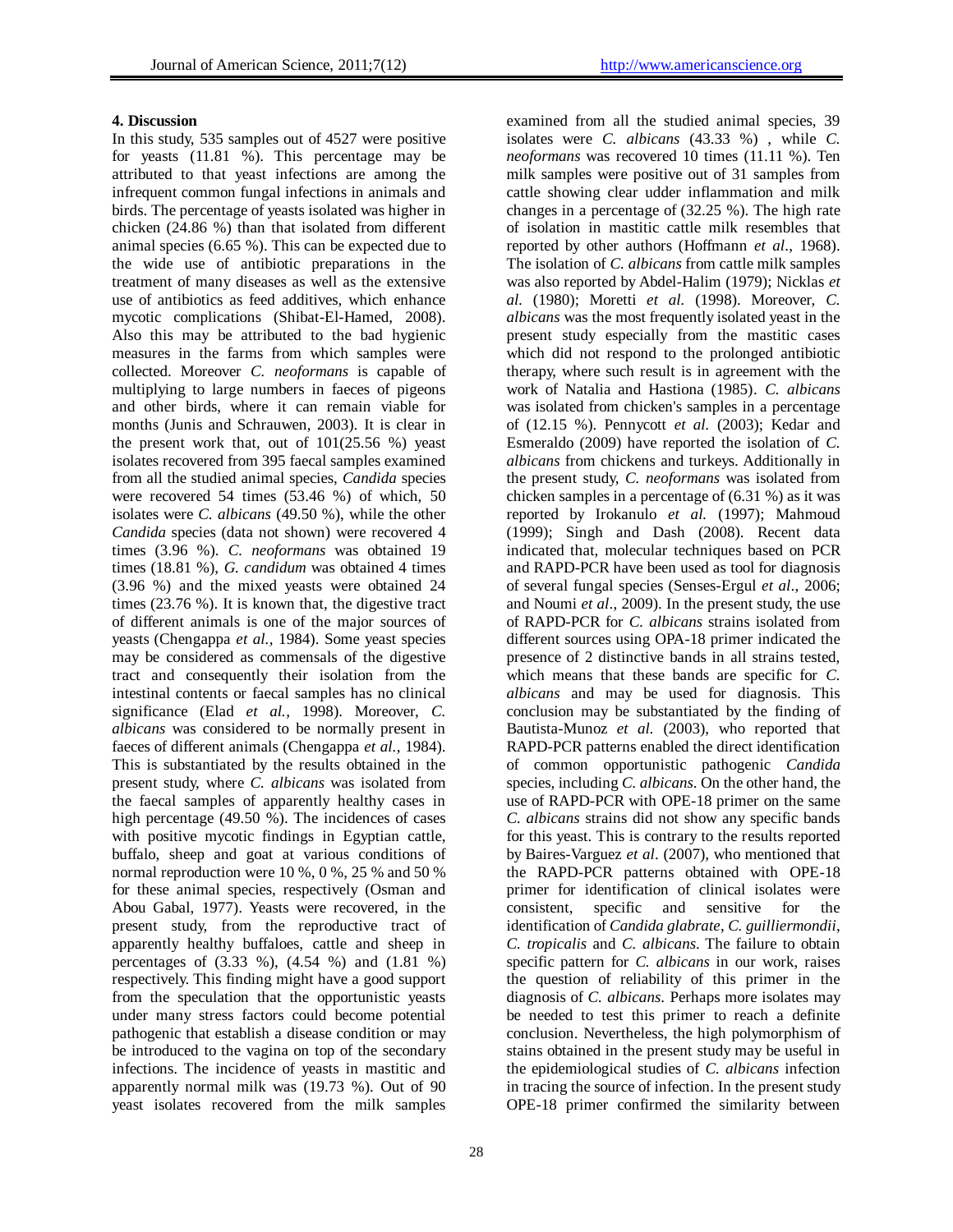chicken white and pink strain. On the other hand, the dendrogram indicated the clustering of the white chicken strain and cattle milk strain in one cluster, while a second cluster contained the pink strain with the standard strain isolated also from milk. These results speculate the transmission of *Candida* species from cattle to chicken and vice versa. The results of RAPD-PCR for *C. neoformans* were of particular interest, as the buffalo, chicken and sheep strains were 100 % similar to each other. This was confirmed by the dendrogram, where the three strains were found in one cluster. This indicate that it is the same strain circulating among buffalo, sheep and chicken and most probably, the bird droppings and soil are the source of infection for all of them (Refai *et al.*, 1983; Kotb, 1990). RAPD-PCR was used by many authors to differentiate the serotypes of *C. neoformans* (Bockhout and Belkum, 1997; Passo *et al*., 1997; Nakamura *et al*., 2000). The use of R2 primer could be used for detecting the polymorphism among *C. neoformans* isolates.

# **Corresponding author**

Shimaa Abou-Elmagd

Directorate of Veterinary Medicine, Quena, Egypt. [shimaamagd@yahoo.com](mailto:shimaamagd@yahoo.com)

#### **5. References**

- Abdel-Halim M. M. (1979). Studies on mycotic mastitis. M.V.Sc. Thesis Faculty of Vet. Med. Cairo University, Egypt.
- Asfour H.A.E.; El-Metwally A.E. and Kotb M.H. (2009). Yeast as a cause of bovine mastitis and their histopathological effect on the mammary gland tissues. J. Egypt. Vet. Med. Assoc. 69(4): 41-72.
- Baires-Varguez L.; Cruz-García A.; Villa-Tanaka L.; Sánchez-García S.; Gaitán-Cepeda L.A.; Sánchez-Vargas L.O.; Quindós G. and Hernández-Rodríguez C. (2007). Comparison of a randomly amplified polymorphic DNA (RAPD) analysis and ATB ID 32 C system for identification of clinical isolates of different *Candida* species. Rev. Iberoam. Micol. 24: 148-151.
- Bautista-Munoz C.; Boldo X.M.; Villa-Tanaca L. and Hernandez-Rodriguez C. (2003). Identification of *Candida* spp. by randomly amplified polymorphic DNA Analysis and differentiation between *Candida albicans* and *Candida dubliniensis* by direct PCR Methods. J. Clin. Microbiol. 41(1): 414-420.
- Boekhout T. and Belkum A.V. (1997). Variability of karyotype and RAPD types in genetically related strains of *C. neoformans*. Curr. Genet. 32: 203-208.
- Chengappa M.M.; Maddux R.L.; Greer S.C.; Pincus D.H. and Geist L.L. (1984). Isolation and identification of yeasts and yeast like organisms from clinical veterinary sources. J. Clin. Microbiol. 19(3): 427-428.
- Darwish D.H. (1989). Some mycotic affection in free-living bird. Thesis presented to Faculty of Vet. Med. Assuit University For master degree (Poultry diseases 1)
- Das P.K. and Joseph E. (2005). Identification and antibigram of microbes associated with buffalo mastitis in Jabalpur, Madhya Pradesh, India. Buffalo Bulletin. 24(1): 3-9.
- Donskey C.J. (2004). The role of the intestinal tract as a reservoir and source for transmission of nosocomial pathogens. Clin. Infect. Dis. 39(2): 219-226.
- Elad D.; Brenner J.; Markovics A.; Yakobson, B.; Shlomovitz, S. and Basan, J. (1998). Yeasts in the gastrointestinal tract of preweaned calves and possible involvement of *Candida glabrata* in neonatal calf diarrhea. Mycopathologia. 141(1):7- 14.
- El-Naggar A.; Ahmed Y.; Ibrahium F. and Refai, M. (1999). Mycotic abortion in small ruminants induced by *Candida albicans* in Egypt. Proc. Of the 33rd Scientific Meeting of German Mycological Ass. And  $5<sup>th</sup>$  congress of the European Confederation of Medical Mycology, Dresden, June.
- Garoussi M.T.; Khosrave A.R. and Havareshti P. (2007). Mycoflora of cervicovaginal fluids in dairy cows with or without reproductive disorders. Mycopathologia. 164(2): 97-100.
- Gonzalez R.N.; Wilson D.J.; Sickles S.A.; Zurakowski M.J.J.; Weybrecht P.M. and Walsh A.K.. (2001). Outbreak of clinical mastitis caused by *Trichosporon beigelii* in dairy herds. J. Am. Vet. Med. Assoc. 218 (2): 238-242.
- Goodwin P. H. and Annis S.L. (1991). Rapid identification of genetic variation and pathotype of *Leptosphaeria maculans* by random amplified polymorphic DNA assay. Appl. Environ. Microbiol. 57: 2482-2456.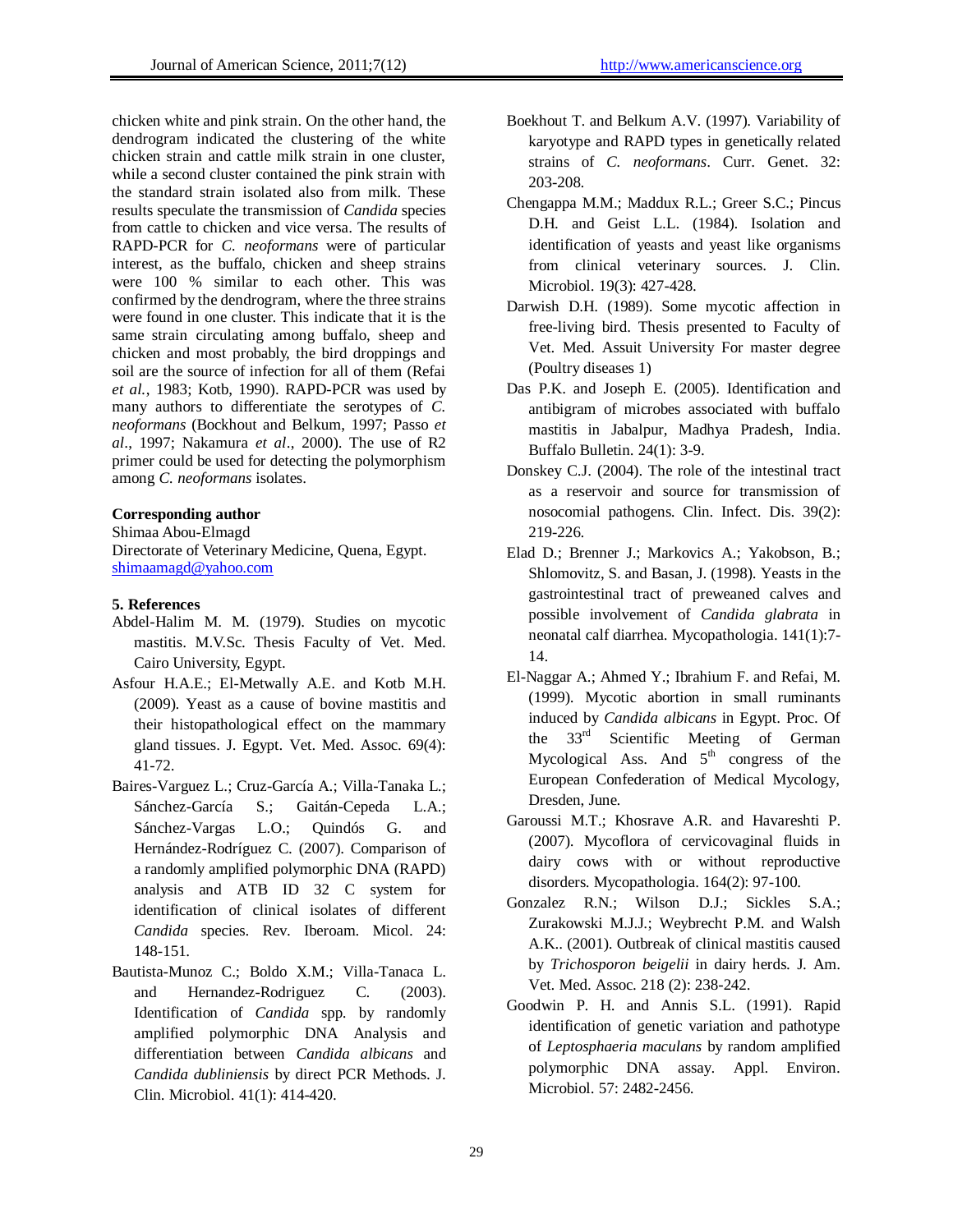- Hoffmann G.; Richter W. and Kohler G. (1968). Orientation studies on the occurrence of yeasts in the udder of healthy and with mastitis affected cattle in Syria.
- Irokanulo E.O.; Makinde A.A. and Ekwonu M. (1997). *Cryptococcus neoformans var neoformans* isolated from droppings of captive birds in Nigeria. J. Wild. Dis. 33: 343-345.
- Jand S.K.; Paviter K. and Sharma N.S. (2003). Yeasts as animal pathgens. Ind. J. Comp. Microb., Immunol. Infec. Dis. 24 (2): 115-123.
- Junis G. and Schrauwen E. (2003). Disseminated cryptococcosis in a cat in a moderate climate region. Vlaams Diergeneeskundig Tijdschrifi. 72: 299-301.
- Kedar K. and Esmeraldo M. (2009). Clinical laboratory investigation of involvement of systematic mycosis in outbreak of sudden death syndrome in broiler chicken in Kathmandu valley, Nepal. Vet. World. 1 (9): 265-267.
- Kotb M.H.R. (1990). Mycological and immunological studies on *Cryptococcus neoformans.* Ph. D. thesis, Faculty of Veterinary Medicine, Cairo University, Giza, Egypt.
- Larone D.H. (2002). Medically important fungi, a guide to identification.6th edition. Harper and Row publishers. Hagerstown, Maryland. New York, San Francisco, London.
- Mahmoud Y.A. (1999). First environmental isolation of *Cryptococcus neoformans var. neoformans*  and *var. gatti* from Gharbia Governorate, Egypt. Mycopathologia. 148 (2): 83-86.
- Moretti A.; Pasquali P.; Mencaroni G.; Boncio L. and Piergili Fioretti D. (1998). Relationship between cell counts in bovine milk and the presence of mastitis pathogens (yeasts and bacteria). Zentralbl. Vet. Med. B. 45 (3): 129-132.
- Nakamura Y.; Kano R.; Watanable S. and Hasegawa A. (2000). Molecular analysis of CAP59 gene sequences from five serotypes of *C. neoformans*. J. Clin. Microbiol. 38 (3): 992-995.
- Natalia L. and Hastiona, S. (1985). Mycotic mastitis due to *Candida albicans* in a cow. Penyakii Hewan. 17 (30): 71-74.
- Nicklas W.; Suschka C.; Weight U. and Bohm K.H. (1980). Water soluble sterile yeast extracts as a cause of experimental mastitis in cows. Berl. Munch. Tierztl. Wochenschr. 93: 328-335.
- Noumi E.; Snoussi M.; Saghrouni F.; Ben Said M.; Del Castillo L.; Valentin E., and Bakhrouf. A. (2009). Molecular typing of clinical *Candida* strains using random amplified polymorphic DNA and contour clamped homogenous electric fields electrophoresis. J. Appl. Microbiol. 107 (6): 1991-2000.
- Osman A.M. and Abou-Gabal M. (1977). Mycotic findings in female genitalia of certain Egyptian ruminants affected with various reproductive disorders. Mycosen. 21 (2): 53-58.
- Passo C.L.; Pernice I.; Gallo M.; Barbara C.; Luck F.T.; Criseo G. and Pernice A. (1997). Genetic relatedness and diversity of *Cryptococcus neoformans* strains in Maltese Islands. J. Clin. Microbiol. 35 (3): 751-755.
- Pennycott T.W.; Duncan G. and Venugopal K. (2003). Marek΄s disease, Candidiasis and megabacteriosis in a flock of chickens (*Gallus gallus domesticus*) and Japanese quail (*Coturnix japonica*). Vet. Rec. 153 (10): 293-297.
- Refai M. (1998). Mycology for medical and veterinary students. Fac. Vet. Medicine, Cairo University.
- Refai M.; Taha M.; Selim S.A.; Elshabourii F. and Yousseff H.H. (1983). Isolation of *Cryptococcus neoformans*, *Candida albicans* and other yeasts from pigeon droppings in Egypt. Sabouraudia. 21 (2): 163-165.
- Saleh H.A.E. (2005). Mycological studies on *C. neoformans* and other yeasts isolated from clinical cases and environment. M.V.Sc. thesis, Department of Microbiology, Faculty of Veterinary Medicine, Cairo University.
- [Senses-Ergul](http://www.ncbi.nlm.nih.gov/pubmed?term=%22Senses-Ergul%20S%22%5BAuthor%5D) S.; [Agoston R](http://www.ncbi.nlm.nih.gov/pubmed?term=%22Agoston%20R%22%5BAuthor%5D).; [Belák, A](http://www.ncbi.nlm.nih.gov/pubmed?term=%22Bel%C3%A1k%20A%22%5BAuthor%5D) and [Deák](http://www.ncbi.nlm.nih.gov/pubmed?term=%22De%C3%A1k%20T%22%5BAuthor%5D) T. (2006). Characterization of some yeasts isolated from foods by traditional and molecular tests. [Int.](javascript:AL_get(this,%20)  [J. Food Microbiol.](javascript:AL_get(this,%20) 108 (1):120-124.
- Shibat-El-Hamed D.M.W. (2008). Some studies on poultry Mycosis in Quena Governorate. M.V.Sc. thesis, Department of Poultry diseases, Faculty of Veterinary Medicine, Assuit University.
- Singh S.D. and Dash B.B. (2008). Sponataneous lesions of cryptococcosis in White Leghorn chicken. Indian J. Vet. Path. 32 (1): 68-9.
- Spanamberg A.; [Sanches](http://www.scielo.br/cgi-bin/wxis.exe/iah/?IsisScript=iah/iah.xis&base=article%5Edlibrary&format=iso.pft&lang=i&nextAction=lnk&indexSearch=AU&exprSearch=SANCHES,+EDNA+MARIA+CAVALLINI) E.M.C.; [Santurio J](http://www.scielo.br/cgi-bin/wxis.exe/iah/?IsisScript=iah/iah.xis&base=article%5Edlibrary&format=iso.pft&lang=i&nextAction=lnk&indexSearch=AU&exprSearch=SANTURIO,+JANIO+MORAIS).M. and [Ferreiro](http://www.scielo.br/cgi-bin/wxis.exe/iah/?IsisScript=iah/iah.xis&base=article%5Edlibrary&format=iso.pft&lang=i&nextAction=lnk&indexSearch=AU&exprSearch=FERREIRO,+LAERTE) L. (2009). Mycotic mastitis in ruminants caused by yeasts. Cienc. Rural. 39 (1): 282-290.